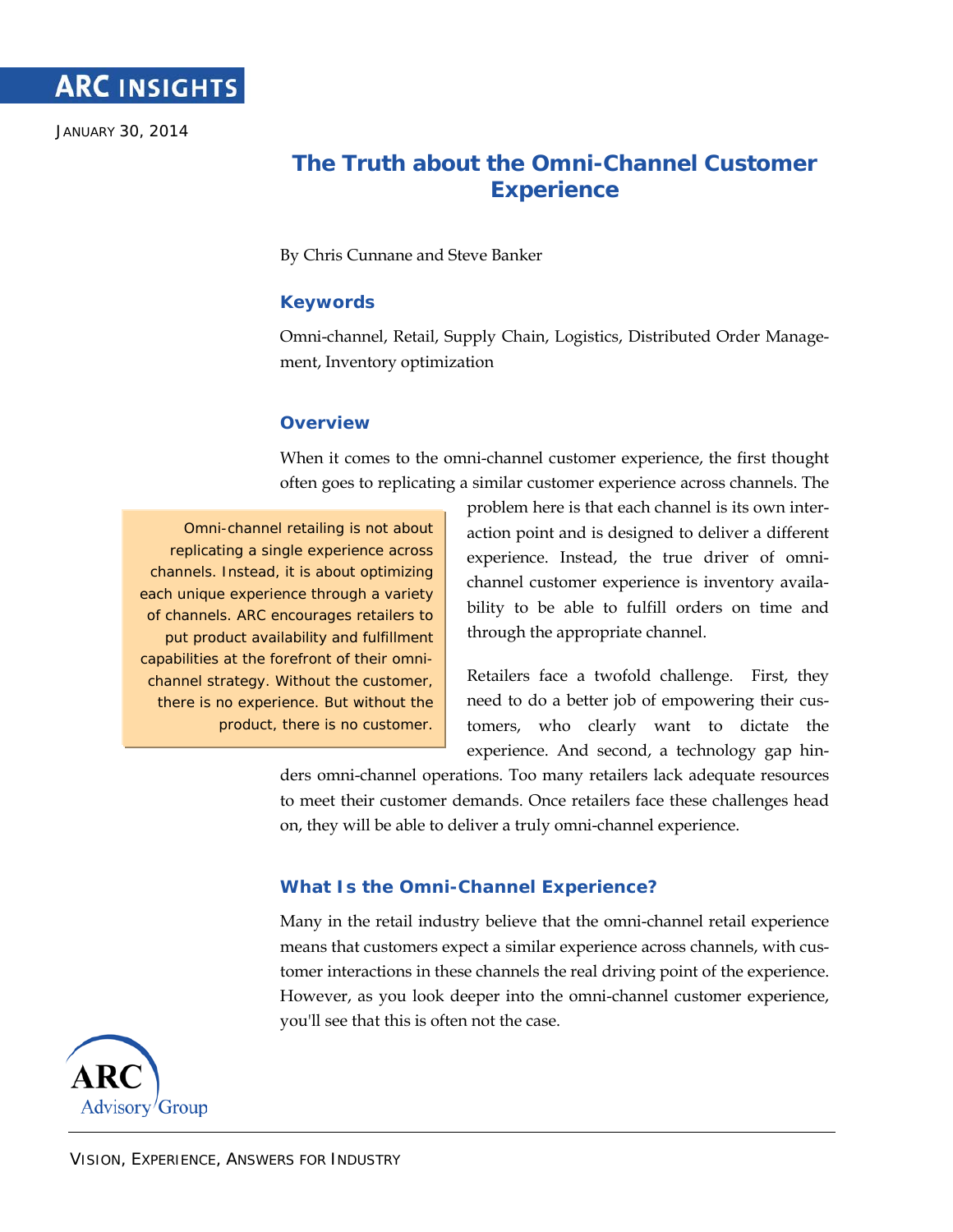Each channel represents a distinct selling or interaction opportunity for the retailer and must be treated differently. When a consumer enters the ecommerce store, for example, the level of personalization varies by whether or not they have signed into their account. If signed in, the site can use previous browsing, transaction, and search history to recommend additional products. Alternately, cart abandonment information can be used for a retargeting campaign. Even without signing in, the site can use search history to make recommendations. This is not possible at the brick and mortar location, where each customer walking through the door is a blank slate. Store associates cannot use prior shopping patterns to personalize the experience. However, one thing connects these channels: product availability. If the product is not available through the channel of choice, the customer most likely will move on to another retailer that can fulfill his or her order.

To that end, the customer expects a seamless experience across channels, not a similar experience. Whichever channel the consumers choose (and the customer journey is certainly not a linear, single-channel path), they expect to find the product they want. And they expect to be able to receive it through their channel of choice. The connected channel experience also applies to returns, as customers want to return products in the easiest manner possible. This unified brand experience is the essence of omni-channel.

## **Product Availability Complicates the Customer Experience**

Product availability and a retailer's ability to fulfill orders on time and through the appropriate channel drive the true omni-channel experience. ARC Advisory Group released a [report](http://www.arcweb.com/myarc/myreports/MyReports2013/Omni-channel%20Logistics.pdf) in July 2013 based on an on exten-

The top three reasons retailers are moving towards omni-channel are to increase sales (77.9%), increase market share (73.0%), and improve customer loyalty (69.7%). sive omni-channel logistics survey. This research indicated that retailers must overcome a few obvious gaps. First, order fulfillment must empower the consumer. According to the survey, retailers do a better job managing returns than fulfilling orders as a customer moves across channels. More than 70 percent of

retailers indicated customers can return an order to a store even if it was ordered online. However, barely 50 percent enable buy-online/pick-up-instore capabilities. And even less (under 36 percent) allow customers to order from the store and fulfill from another store. This gap means that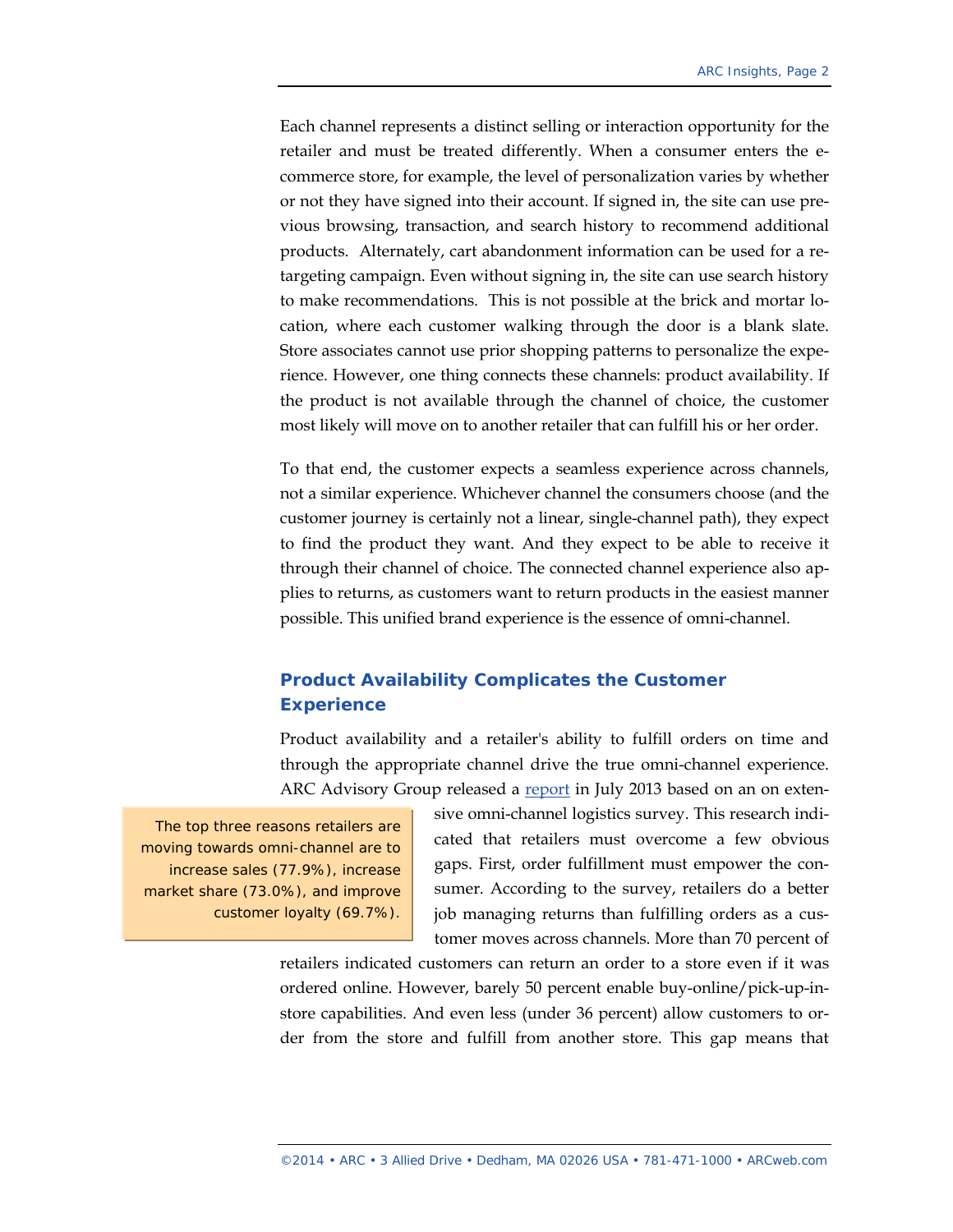customers cannot get the item they want when they want it. This leads to lower customer satisfaction scores and, ultimately, customer defection.

The second gap is in the technology applications that retailers use to enable omni-channel retailing. When asked which technologies retailers believe they need, but do not have, to drive their omni-channel initiative, 48.2 percent indicated distributed order management, 37.6 percent indicated inventory optimization, and 30.6 percent indicated real-time inventory location applications for the store. Retailers need all these technologies to ensure that they keep inventory availability and visibility up to date and can fulfill orders. Retailers that are unable to take advantage of these technologies are missing out on the omni-channel experience.

# **Product Availability and Fulfillment Drive the Customer Experience**

ARC Advisory Group's Omni-Channel Logistics report indicated that the top three reasons retailers are moving towards omni-channel are to increase sales (almost 78 percent of respondents), increase market share (73 percent), and improve customer loyalty (almost 70 percent). Being able to fulfill orders on time and through the customer's channel of choice is critical to enabling retailers to achieve these goals. This can be achieved through a variety of means: in-store stock, shipping from a warehouse or distribution center, shipping online orders from the store, transferring merchandise between stores, and buy-online/pick-up-in-store.

Retailers need to align their merchandising, supply chain management, warehousing systems, and transportation systems to be able to fulfill orders on-time and through the appropriate channels. This requires aggregating and integrating multiple data streams: customer orders, demand sensing, inventory allocation, etc. Until retailers can align their inventory strategies across channels, they will not truly be omni-channel.

#### **Recommendations**

So how does a retailer enter the true omni-channel world? The key is to look at the big picture of what the omni-channel experience really is. No two channel experiences will be exactly the same and the customer does not want them to be. Instead, they are looking for a seamless transition through the channels on their buying journey. This means that products must be